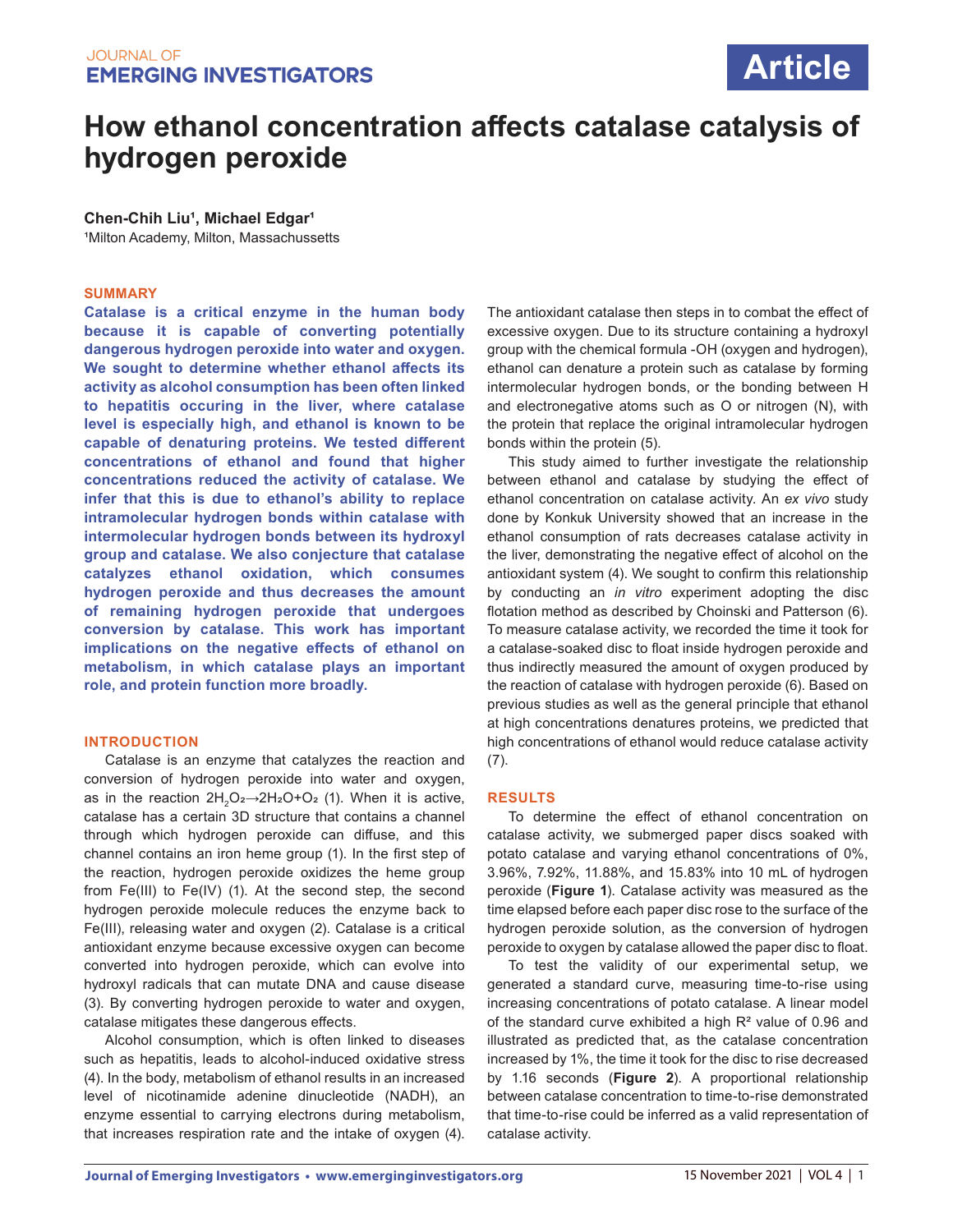

**Figure 1. Overview of the experimental setup.** Step **1)** Paper discs were made. Step **2)** Testing solution was made from potato juice and ethanol solution of varying concentrations (0%, 3.96%, 7.92%, 11.88%, 15.83%). Step **3)** Paper disc was soaked in the testing solution. Step **4)** The stopwatch was started as soon as the disc was dropped inside hydrogen peroxide then stopped when the disc rose back up to hit the surface. Created with BioRender.com.

As controls, discs soaked completely with water or ethanol, and no catalase, did not float when left observed for over five minutes. Discs in the negative control group, which were soaked in potato catalase and no (0%) ethanol, rose to the surface in 13 seconds. Every treatment group that tested discs soaked with ethanol exhibited a time-to-rise greater than 13 seconds (**Figure 3**), demonstrating that the presence of ethanol increased time-to-rise (0% ethanol = 13 seconds, 3.96% = 17 seconds, 7.92% = 18 seconds, 11.88% = 22 seconds, 15.83% = 27 seconds). We measured a rate of 0.839 seconds per every 1% increment of ethanol concentration, exhibiting a high  $R<sup>2</sup>$  value of 0.95 and indicating that a linear model closely fit our data (**Figure 3**). Increasing percent ethanol concentration linearly increased the time it took for a filter paper disc to rise to the surface of hydrogen peroxide. A one-way analysis of variance (ANOVA) performed on our dataset demonstrated significant variation among our tested conditions (*p* < 0.01). A post hoc Tukey's Test revealed that, except for the combination of 3.96% and 7.92%, mean time-torise significantly increased (*p* < 0.0001) for all concentrations (T-test: 0%+3.96% (*p* = 0.0002), T-test: 3.96%+11.88% (*p* = 0.0001), T-test: 11.88%+15.83% (*p* = 4.7×10-5)).

After comparing the 5 trials obtained from discs soaked in stock potato juice made from bottled and tap water, the differences were statistically insignificant, indicating that the type of water used was not a significant variable.

#### **DISCUSSION**

Our results showed that an increase in ethanol concentration significantly increased the time it took for a paper disc to float. The standard curve that we generated confirmed the validity of the disc flotation method by showing that higher catalase activity led to lower oxygen production and extended the time it took for the disc to rise. In addition, the inability of water-soaked or ethanol-soaked discs (without potato catalase) to float indicated that catalase was required for this buoyant effect. We therefore conclude that our results provide *in vitro* support for the study from Konkuk University (4).

Ethanol is a common agent of protein denaturation. In a protein's secondary structure, hydrogen bonding forms the peptide bond between the amino group and the carboxyl group on each side of an amino acid (8). In the tertiary structure, hydrogen bonding occurs between polar side chains, leading to specific folding that dictates the protein's shape (8). With a hydroxyl group, ethanol forms hydrogen bonds between its hydrogen atom H, which has a slightly positive charge, and an atom with a slightly negative charge from the protein (5).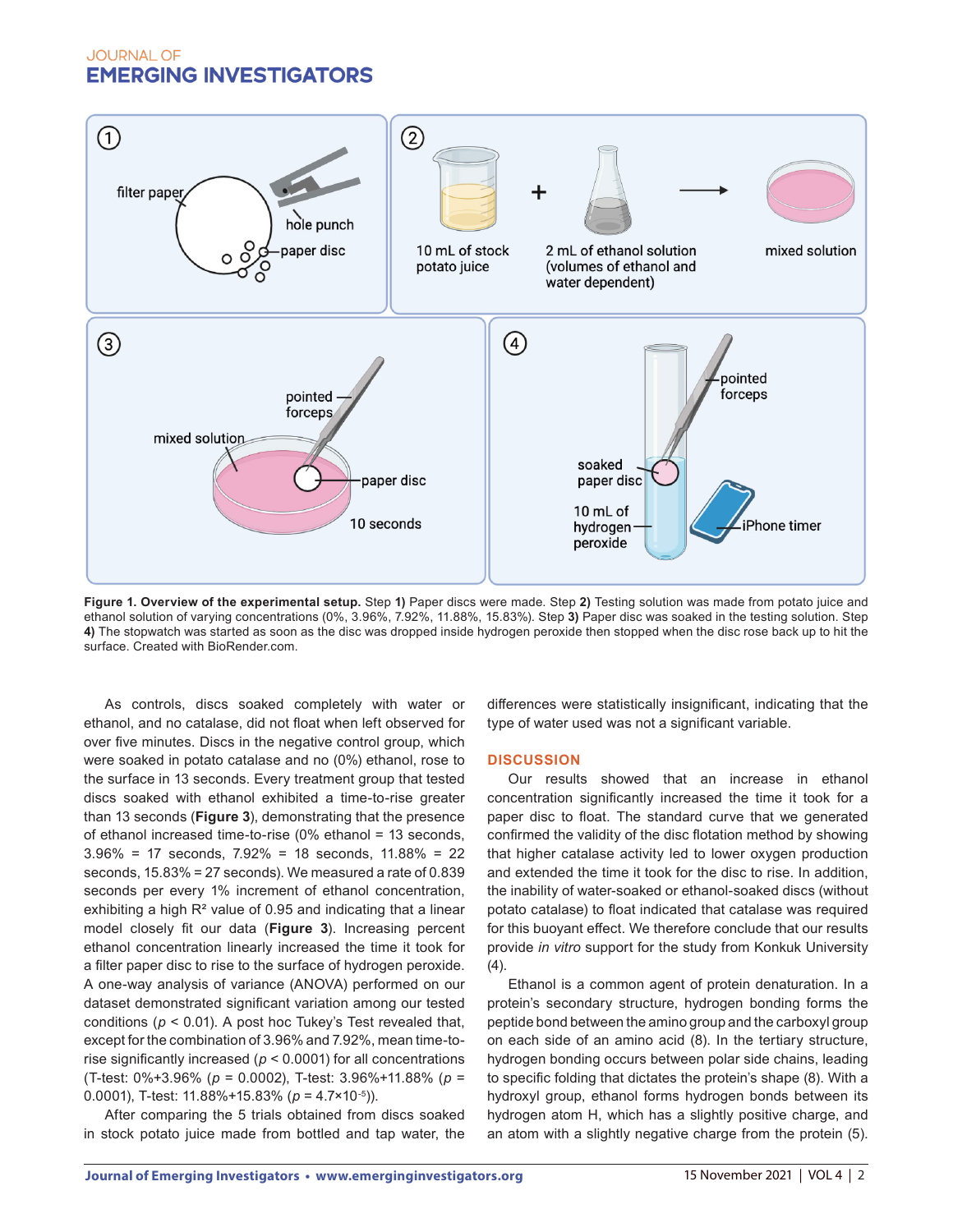

**Figure 2. Effect of percent potato concentration on the time it took for a paper disc to rise to the surface of hydrogen peroxide.** Potato concentration of 30% was made by blending 60 grams of potato with 200 mL of store-bought bottled water, and concentrations of 10%, 15%, and 20% were diluted from 25% stock made from blending 50 grams of potato with 200 mL of water. The total time-to-rise was measured after soaking each disc and then submerging it in hydrogen peroxide. The mean of 5 replicates is plotted for each of the conditions. The error bars indicate standard deviation. The dotted line indicates the linear trendline. Points with different letters are significantly different, determined by *p*-values less than 0.05 from post hoc Tukey's Test. Overall *p* denoted was calculated using ANOVA.

By replacing the intramolecular hydrogen bonds originally in the protein, these bonds denature the protein, or break the protein's structure, affecting its function. With respect to catalase, ethanol may result in the disappearance of the hydrogen peroxide channel or the iron heme group active site and therefore disable the ability of catalase to react with hydrogen peroxide. A higher ethanol concentration increases such denaturation, reducing catalase activity overall. An alternative interpretation could be the fact that hydrogen peroxide, as found in a study from the University of Pennsylvania, was consumed in the ethanol-oxidation reaction by catalase (9). Researchers found that catalase is an important enzyme in catalyzing ethanol oxidation and that 45% of hydrogen peroxide was utilized by the reaction (9). With a higher concentration of ethanol solution, more hydrogen peroxide is diverted to partake in ethanol oxidation, and thus less hydrogen peroxide is available for its conversion to water and oxygen. The decrease in oxygen therefore leads to an increase in the time for the disc to rise. It is possible that at a lower concentration such as the 3.96% or 7.92% groups, we did not witness a significant difference because the effect of ethanol was not large enough to either denature catalase or catalyze ethanol oxidation to result in a detectable difference.

The design of the experiment included a few sources of uncertainty. However, none of them prevented us from making a scientific conclusion. As potato juice was made by blending potatoes, it was possible that potato enzymes other than catalase, such as other types of peroxidases, may have contributed to the experimental results (10). Further testing could be made more conclusive by isolating catalase from potatoes. Another source of uncertainty arose in the exposure



**Figure 3. Effect of percent ethanol concentration on the time it took for a paper disc to rise to the surface of hydrogen peroxide.** Ethanol concentrations of 0%, 3.96%, 7.92%, 11.88%, and 15.83% were tested by mixing 2 mL of differing ethanol solutions with 10 mL of potato juice. The total time-to-rise was measured after soaking each disc and then submerging it in hydrogen peroxide. The mean of 5 replicates is plotted for each of the conditions. The error bars indicate standard deviation. The dotted line indicates the linear trendline. Points with different letters are significantly different, determined by *p*-values less than 0.05 from post hoc Tukey's Test. Overall *p* denoted was calculated using ANOVA.

of potato juice to air. As the final testing was conducted in the span of around two hours using the same stock, reaction with oxygen in the air might have changed the composition of the potato juice in later trials with higher concentrations. To avoid this, a new potato solution could be made for every trial, however this could introduce another source of error with potential differences in catalase concentration using different potatoes. The dependent variable should then be changed to the percentage difference as compared to each control.

Regarding the broader implications of this study, our study explains the harms of alcohol use in impairing catalase's detoxifying role in metabolism. Our experiment suggests that ethanol decreases catalase activity and thus impedes the conversion of potentially dangerous hydrogen peroxide into water and oxygen. It may be interesting to explore potential treatments that could, for example, promote the activity of catalase in the setting of an alcohol overdose. We could also examine higher concentrations of ethanol to investigate if the linear relationship between catalase activity and ethanol concentration is preserved. We could test even higher ethanol concentrations, although the concentration of potato juice would need to be altered for the disc to successfully float (our preliminary testing demonstrated that higher ethanol concentrations combined with the present potato juice concentration prevented floating). Determining the maximum concentration of ethanol in which the enzyme can still function could also provide chemical insight. Overall, the results of this study show that an increase in ethanol concentration reduces the activity of catalase and the conversion of hydrogen peroxide to water and oxygen.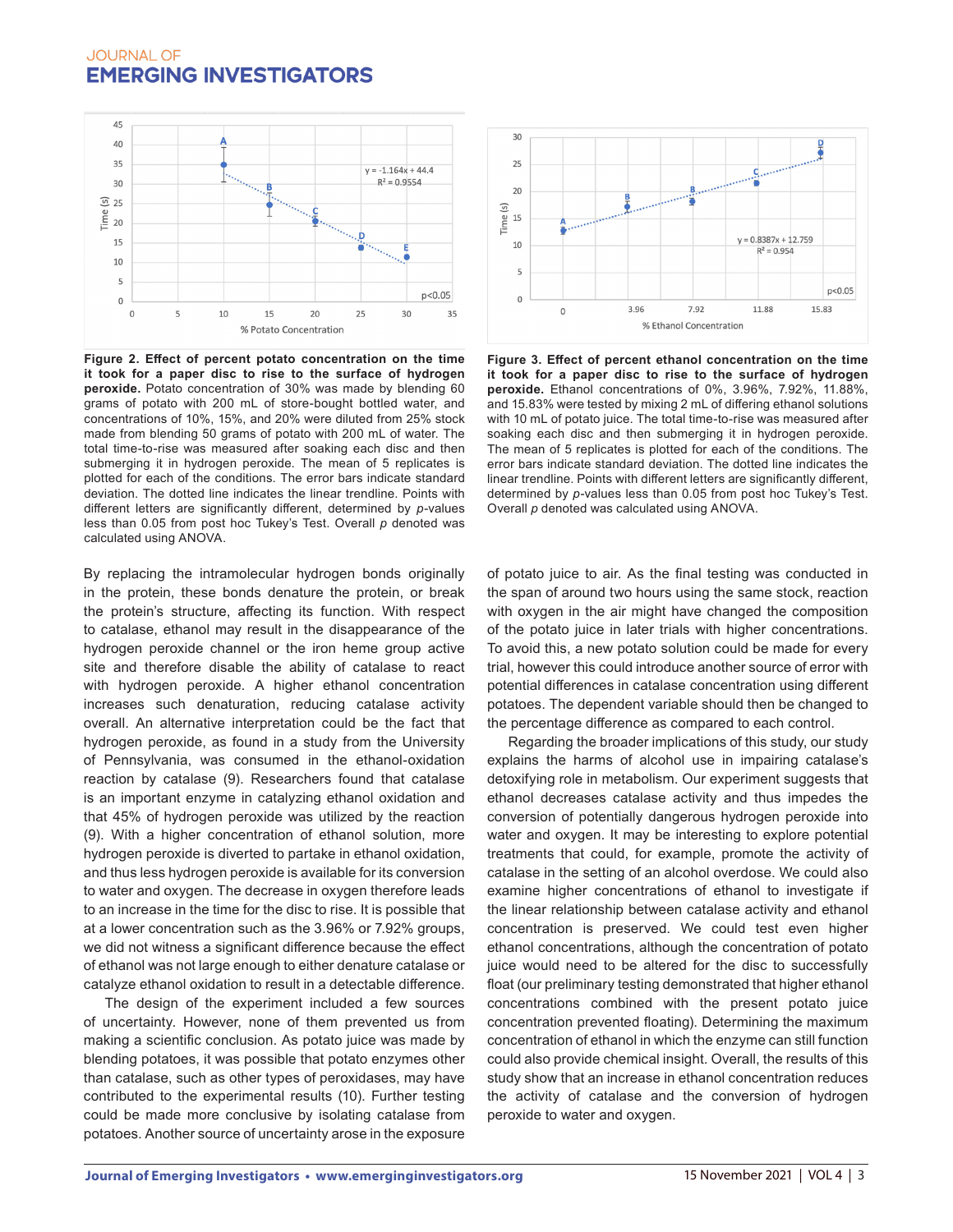#### **METHODS AND MATERIALS**

#### **Paper discs**

Paper discs with diameters of 6.00 mm and thickness of 102 medium were collected by hole-punching the Lab Nerd filter paper (**Figure 1**).

#### **Preparing control groups**

Control groups, which helped establish that soaked discs without potato catalase did not float, consisted of Kirkland Signature Purified Drinking Water and Taiwan Sugar Corporation's 95% ethanol, respectively.

#### **Disc flotation method**

A solution was poured into a petri dish, then a paper disc was dipped inside for 10 seconds, using pointed forceps. This interval was controlled to ensure that every disc absorbed the same amount of solution and that an increased catalase activity, for instance, was not a result of increased absorption time. The disc was taken out of the solution, then the stopwatch was started as soon as the disc was dropped into 10 mL of hydrogen peroxide inside a test tube. This volume was controlled so that each disc would have the same amount of substrate (hydrogen peroxide) to react with and that the distance a disc would have to travel remained constant. The timing ended once the disc floated up and hit the surface (**Figure 1**).

#### **Generating a standard curve**

Stock potato juice with a concentration of 25% was made by blending 50 grams of peeled potato with 200 mL of tap water. Potato juice with 20%, 15%, and 10% concentrations were made by diluting 12 mL of the stock with 3 mL, 8 mL, and 18 mL of store-bought bottled water, respectively. Potato juice with a 30% concentration was made by blending 60 grams of peeled potato with 200 mL of store-bought bottled water. Concentrations were determined to ensure that time-to-rise was measurable. The disc flotation method was repeated 5 times for each of these 5 concentrations, changing test tubes in between each trial.

#### **Preparing ethanol solutions**

A control group 0% ethanol solution consisted of 2 mL of tap water and guaranteed that the experiment measured catalase activity specifically resulting from differing ethanol concentrations. A 23.75% ethanol solution was made by mixing 0.5 mL of 95% ethanol with 1.5 mL of water inside a syringe. The 47.5% ethanol solution was made by mixing 1 mL of ethanol with 1 mL of water. The 71.25% ethanol solution was made by mixing 1.5 mL of ethanol with 0.5 mL of water. The 95% ethanol solution was made with 2 mL of ethanol. Two mL was determined as the maximum amount of ethanol as higher volumes prevented discs from successfully reaching the surface.

#### **Testing final solutions**

Final solutions were made by mixing 10 mL of stock potato

juice with ethanol solutions of varying concentrations - 0%, 23.75%, 47.5%, 71.25%, 95% - inside a conical tube, resulting in final ethanol concentrations of 0%, 3.96%, 7.92%, 11.88%, and 15.83%. The disc flotation method was repeated 5 times for each of these 5 concentrations, changing test tubes in between each trial.

#### **Statistical testing**

One-way ANOVA using Stat Plus was performed on the standard curve by selecting the entire dataset with 5 trials for each of the 5 potato concentrations - 10%, 15%, 20%, 25%, 30% (11). The ANOVA was performed and followed by a post hoc Tukey's Test using Stat Plus on the experimental dataset with 5 trials for each of the 5 ethanol concentrations - 0%, 3.96%, 7.92%, 11.88%, and 15.83% (11). The overall trend was considered significant when the p-value of ANOVA was less than 0.05, and treatment groups were considered significantly different from each other when the comparison's adjusted *p*-value from the post hoc test was less than 0.05. Microsoft Excel was employed to produce best-fit linear trends (12). ANOVA was also performed by selecting 5 trials of stock potato juice (0% ethanol) respectively made from tap and bottled water.

**Received:** July 2, 2021 **Accepted:** October 7, 2021 **Published:** November 15, 2021

#### **REFERENCES**

- 1. "How does catalase break down hydrogen peroxide?" *UCSB ScienceLine*, 26 Sept. 2002, scienceline.ucsb. edu/getkey.php?key=166.
- 2. Karakus, Yonca Yuzugullu. "Typical Catalases: Function and Structure." *IntechOpen*, 6 Feb. 2020, www.intechopen.com/books/glutathione-systemand-oxidative-stress-in-health-and-disease/typicalcatalases-function-and-structure.
- 3. Goodsell, David. "Catalase," *PDB-101*, September 2004, pdb101.rcsb.org/motm/57.
- 4. Pyun, Chang-Won, *et al*. "Effect of Chronic Alcohol Consumption on Phosphatidylcholine Hydroperoxide Content of Rat Liver and Brain." *Tropical Journal of Pharmaceutical Research*, vol. 14, no. 7, July 2015, pp. 1225-30, http://dx.doi.org/10.4314/tjpr.v14i7.15.
- 5. Ophardt, Charles E. "Denaturation of Proteins." *Virtual Chembook*, Elmhurst College, 2003, chemistry.elmhurst. edu/vchembook/568denaturation.html.
- 6. Choinski, J. S., Jr., and J. W. Patterson. "A simple and inexpensive method for studying the kinetics of the enzyme catalase." *Journal of Biological Education*, vol. 27, no. 1, 1993, pp. 7-9, https://doi.org/10.1080/0021926 6.1993.9655294.
- 7. "Chemical Disinfectants." *Center for Disease Control and*